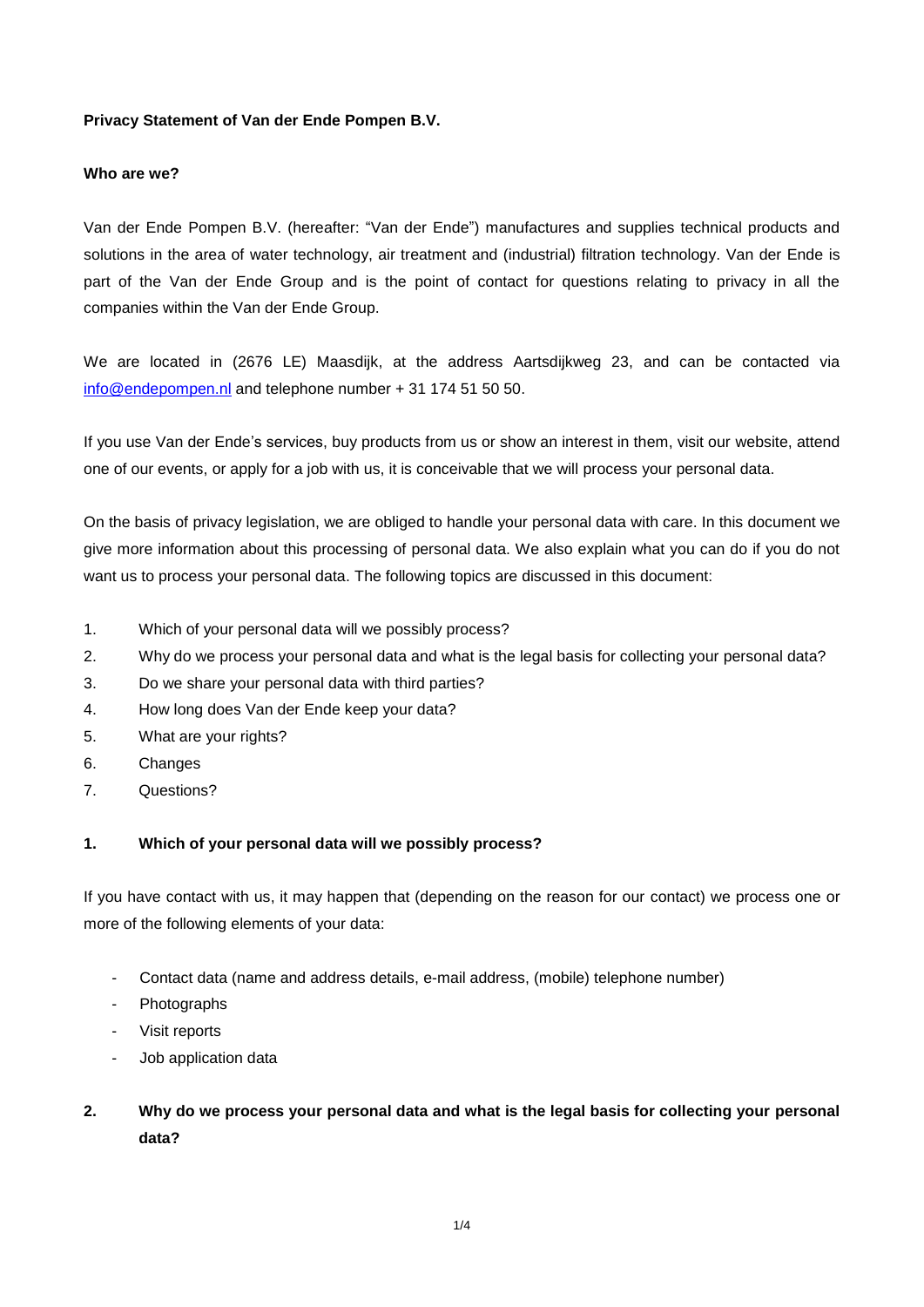#### *Contact data*

Van der Ende needs your contact data for concluding and executing the contract that we have concluded with each other (hereafter: the "**Contract**"). Insofar as the Contract is not created with you, but rather with the company where you work, we process your contact data if you act as the contact person on behalf of that company.

We also use your e-mail address to send price quotations, information about our products, the ultimate order and packing slip, and the invoice. In addition, Van der Ende can send e-mails to this e-mail address for marketing purposes.

The legal basis for processing your contact data is the (preparation for the) execution of the Contract. Van der Ende also has a legitimate interest in using your e-mail address for marketing purposes, because you can object to direct marketing.

### *Photographs*

Van der Ende takes photographs of and at events that it organizes or attends, and places these photographs on its social media channels, in order to maintain and increase its name recognition. Van der Ende also receives photographs from customers and saves them in its systems for the purpose of maintaining the customer relationship.

The legal basis for taking photographs and saving them in its own systems is Van der Ende's legitimate interest in being able to possibly use these photographs for marketing purposes. Sharing of the photographs via social media will take place on the basis of the event visitors' consent.

#### *Visit reports*

Van der Ende regularly visits its customers and produces a report of the visits. These reports can also contain personal issues of the contact person that were discussed, with the aim of building up a good relationship. The legal basis for this is Van der Ende's legitimate interest in being able to optimally assist the customer and in building up a good relationship. Furthermore, it is information that the customer him/herself communicates to Van der Ende.

### *Job application data*

If you apply for a job with us, we can ask for your CV, diplomas and certificates, and other relevant documents.

The legal basis for processing job application data is the preparation for executing an employment contract that we will possibly conclude with you. We also have a legitimate interest in obtaining a clear picture of the candidates who apply for jobs with us.

### *Other*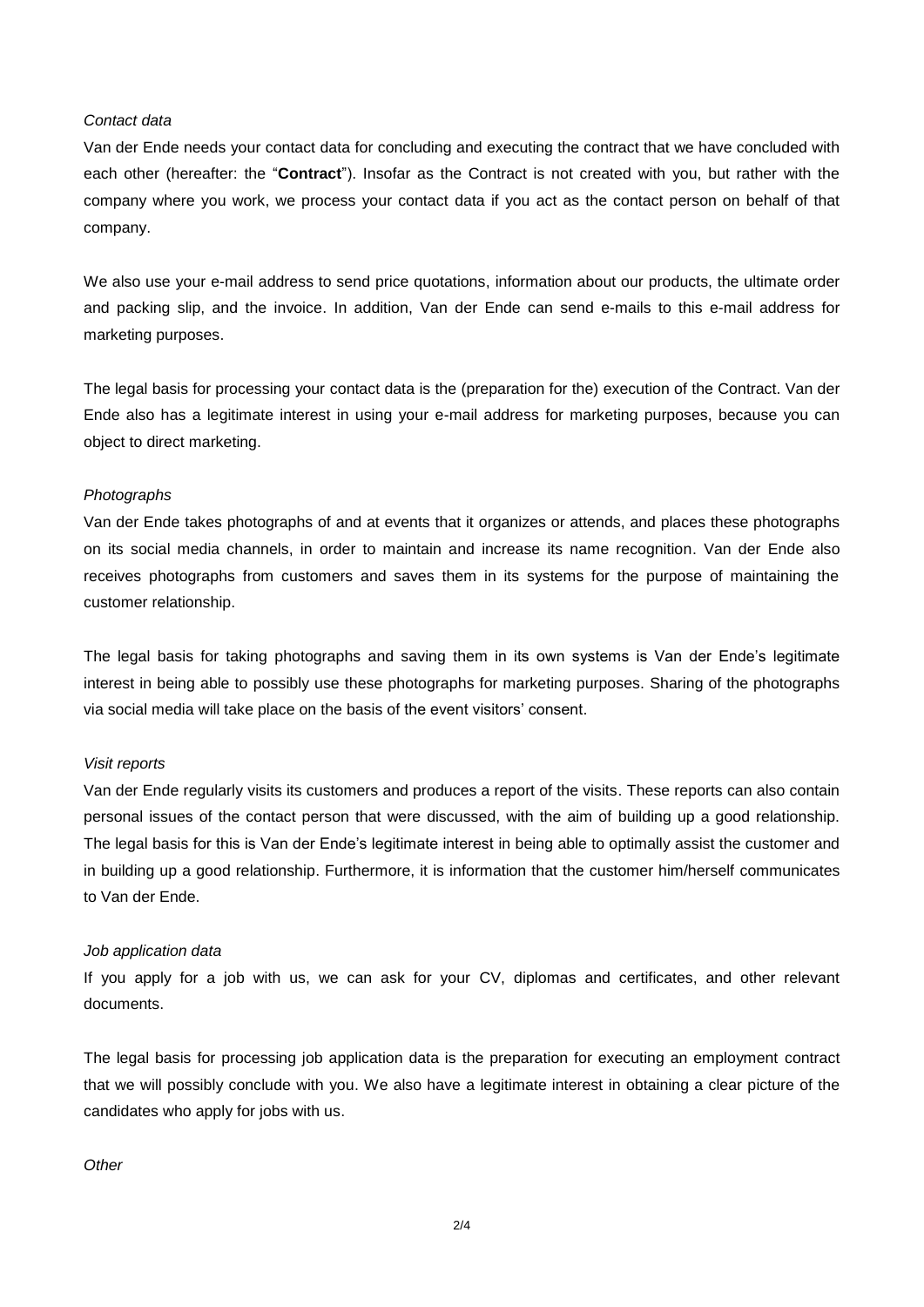Van der Ende also processes the aforesaid data for the purpose of improving the provision of its services, where necessary, and making it possible to optimally manage and inform our customer base. We can also use the personal data to enable us to carry out (targeted) marketing and promotion activities, for the purpose of creating, maintaining or expanding a relationship with a (potential) customer. The legal basis for this is Van der Ende's legitimate interest in maintaining the health of its business and optimizing the provision of its services.

# **3. Do we share your personal data with third parties?**

We can share the personal data and information processed by Van der Ende with:

- 1. Government authorities, including the Tax & Customs Administration (*Belastingdienst*), the Employee Insurance Agency (*UWV*), the Police, the Ministry of Justice, the Bank of the Netherlands (*DNB*), the Netherlands Authority for the Financial Markets and the Dutch Personal Data Authority, if there is a legal obligation to do so;
- 2. Synergy B.V. This party supplied and manages Van der Ende's CRM system;
- 3. Installation contractors engaged by Van der Ende to install the products or solutions. Because this is a long list of names, for reasons of clarity Van der Ende has decided not to state the names of specific parties. You are naturally welcome to request a copy of the list by sending an e-mail to [info@endepompen.nl;](mailto:info@endepompen.nl)
- 4. Veneco B.V. This party manages Van der Ende's ICT environment;
- 5. Suppliers: for the purpose of purchasing (components of) the requested products and solutions. For these, too, you are welcome to request a copy of the list of names via [info@endepompen.nl.](mailto:info@endepompen.nl)

Third parties that process your personal data under our responsibility do this solely under the conditions that we have agreed with them. These are set down in (Data Processor) Agreements.

Van der Ende can share your data with third parties if Van der Ende sells or transfers its business to third parties. The applicable third party that buys or takes over our business will have the right to continue using your personal data, but only in the manner specified in this Privacy Statement.

# **4. How long does Van der Ende keep your data?**

As soon as the personal data are no longer needed for the purpose of processing, Van der Ende will delete your personal data, unless Van der Ende has a legal obligation to retain your personal data for a longer period. In that case, your data will be kept for the duration of this legal retention period.

If a job applicant has not been given the job, his/her job application data will be kept for a maximum of 4 weeks, unless the job applicant gives consent for the data to be kept for a longer period. In that case, we will not keep the data for longer than 12 months.